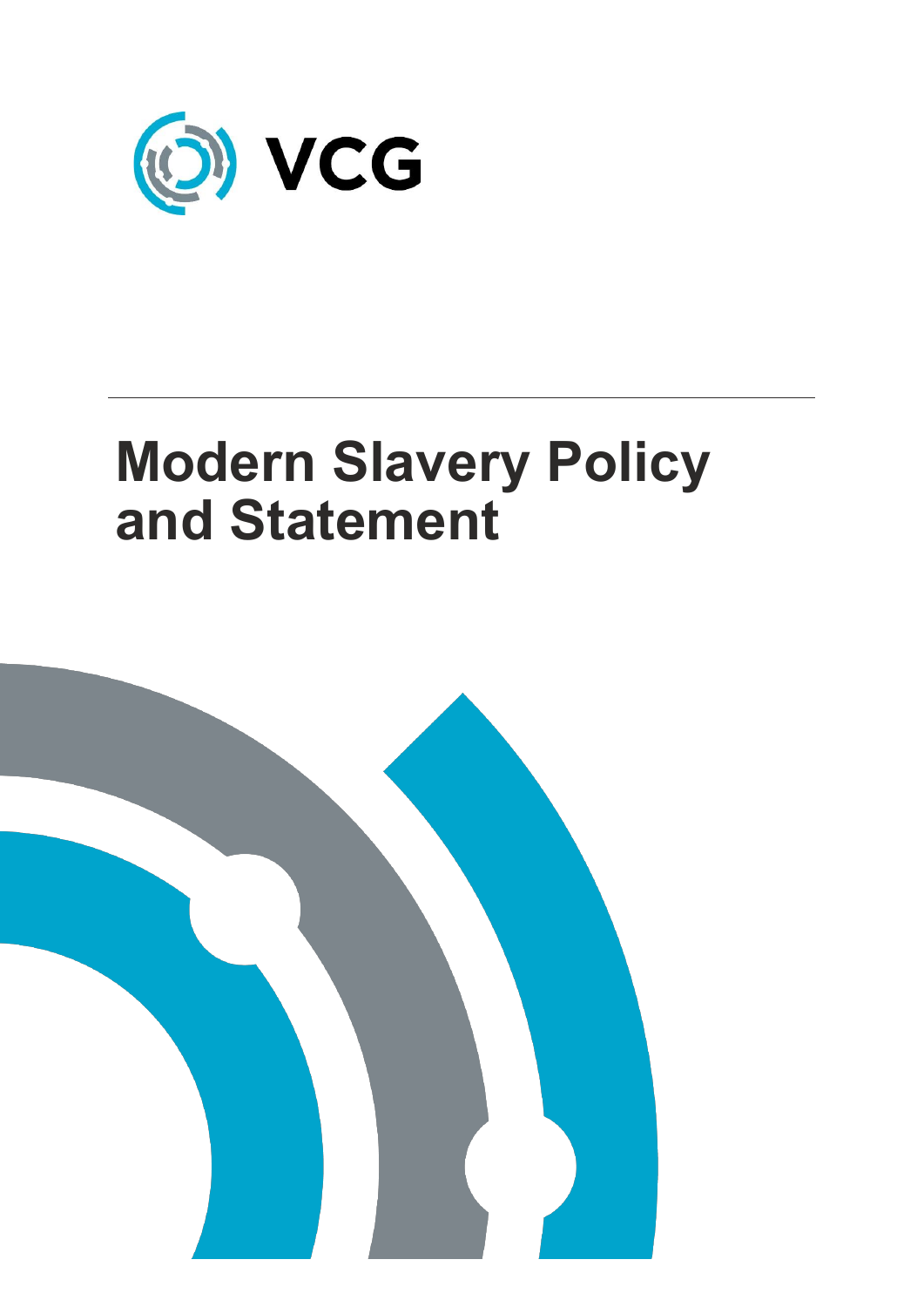# **Contents**



| $\mathbf{1}$ . |  |
|----------------|--|
| 2.             |  |
| 2.1            |  |
| 2.2            |  |
| 3.             |  |
| 3.1            |  |
| 3.2            |  |
| 3.3            |  |
| 4.             |  |
| 4.1            |  |
| 4.2            |  |
| 4.3            |  |
| 4.4            |  |
| 5.             |  |
| 5.1            |  |
|                |  |
| 5.3            |  |
| 6.             |  |
| 7.             |  |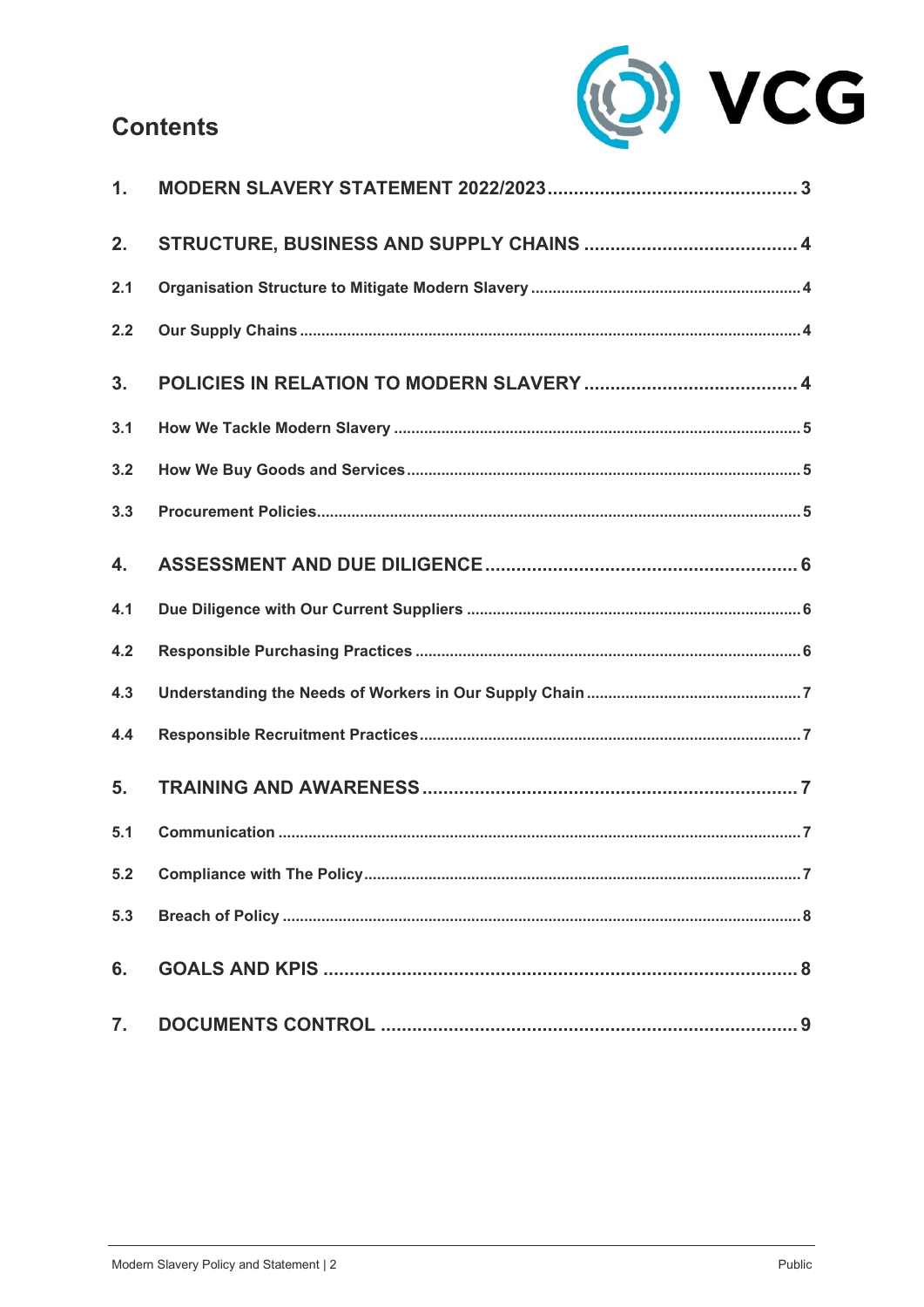# <span id="page-2-0"></span>**1. Modern Slavery Statement 2022/2023**

## Modern Slavery is a serious and cruel crime that see's exploitation of human beings around **the world for financial and criminal gain.**

There is no typical victim of modern slavery, and we recognise that acts of slavery could come from people exploited for work, labour, criminality, or domestic servitude. It is therefore imperative that we maintain our ethical and legal duties to prevent any form of human exploitation through the processes defined in this policy.

VCG has committed itself to ensure itself and its supply chains are thoroughly scrutinised to ensure that neither it nor its partners profit from the inhuman exploitation of others.

We have a zero-tolerance approach to modern slavery, and we are committed to acting ethically and with integrity in all our business dealings and relationships and to implement and enforce effective systems and controls to ensure modern slavery is not taking place anywhere in our own business or our supply chain.

We are also committed to ensuring there is transparency in our own business and in our approach to tackling modern slavery throughout our supply chain. We expect the same high standards from all of our contractors, suppliers and other business partners. As part of our contracting processes, we include specific prohibitions against the use of forced, compulsory or trafficked labour, or anyone held in slavery or servitude and we expect that our suppliers will hold their own suppliers to the same high standards.

This modern slavery policy applies to all persons working for us or on our behalf in any capacity, including employees at all levels, directors, officers, agency workers, seconded workers, volunteers, agents, contractors, external consultants, third-party representatives, and business partners. This policy does not form part of any employee's contract of employment, and we may amend it at any time.

**Andrew Peters-Smith CEO**

**Date: 26th April 2022**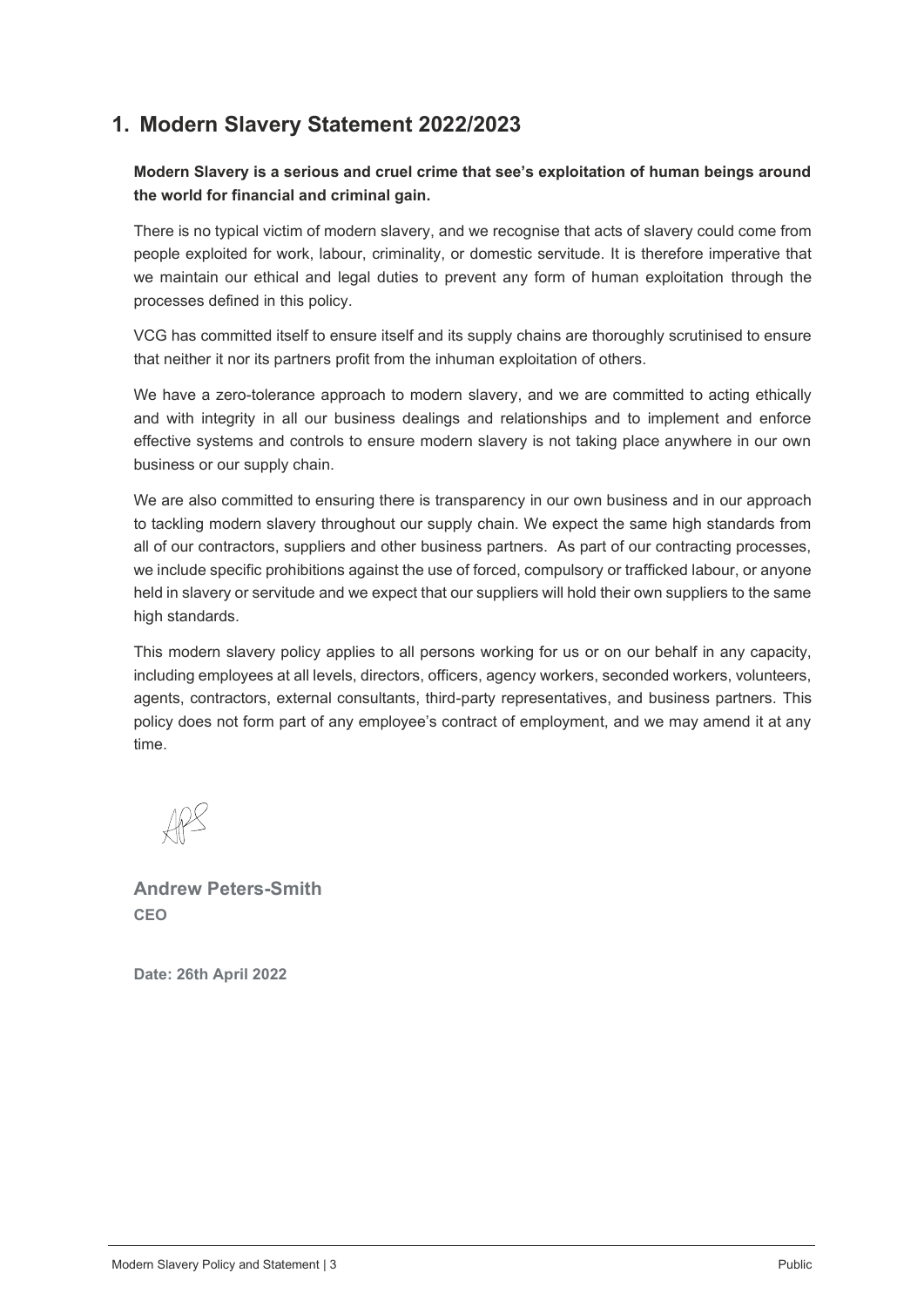# <span id="page-3-0"></span>**2. Structure, Business and Supply Chains**

## <span id="page-3-1"></span>**2.1 Organisation Structure to Mitigate Modern Slavery**

VCG's strategy and policies to tackle modern slavery in its supply chains have been jointly developed by various department in consultation with its the business leaders.

The Procurement Department is responsible for the regularity VCGs suppliers, including the steps that the business has taken to prevent modern slavery in VCGs supply chains.

Department heads are directly and personally accountable to their own spending decisions.

The Head of Operations leads the procurement team, working with supply chain managers in the business to put in place processes including those that get a better deal for VCG from commercial decisions and supplier management.

The businesses departmental heads are advocates to develop and promote policies and programmes to address modern slavery in any commercial activity within their own department.

To develop our approach, VCG has sourced information about correct practices from Business Against Slavery, the Modern Slavery Strategy Implementation Group and the Office of the Independent Anti-Slavery Commissioner on the content of this statement, as well as self-assessing against the Ethical Trading Initiative's evaluation framework<sup>1</sup> for modern slavery statements.

#### <span id="page-3-2"></span>**2.2 Our Supply Chains**

VCG procures a range of goods and services, from networking equipment, licenses and facilities management. In 2020 we spent approximately £24 million buying goods and services from our suppliers. As of April 2021, there were around 550 registered suppliers, 250 regular suppliers and around 10 tier 1 suppliers to VCG, who account for around that £24 million annual spend.

The tier 1 and tier 2 suppliers offer a wide range of important goods and services to VCG, and over 85% of our direct suppliers are registered in the UK but many of their operations and supply chains are global. Some of our suppliers have complex supply chains with multiple tiers of sub-contracting and we have little visibility over where many products are made. We are taking a targeted approach, prioritising steps to achieve greater supply chain visibility where our risks are highest.

The procurement team aim to map the highest-risk supply chains, beginning with collecting data on their tier 1 and tier 2 suppliers in those supply chains, where it is not held already. By increasing the visibility of their high-risk supply chains, we will gain a better understanding of how and where to target our due diligence activity.

## <span id="page-3-3"></span>**3. Policies in Relation to Modern Slavery**

This section is about the VCGs policies to prevent modern slavery in our operations and supply chains. In particular, this section details how we identify and mitigate modern slavery risks throughout the commercial life cycle.

<sup>1</sup> https://www.ethicaltrade.org/issuesmodern-slavery/modern-slavery-statements-evaluation-framework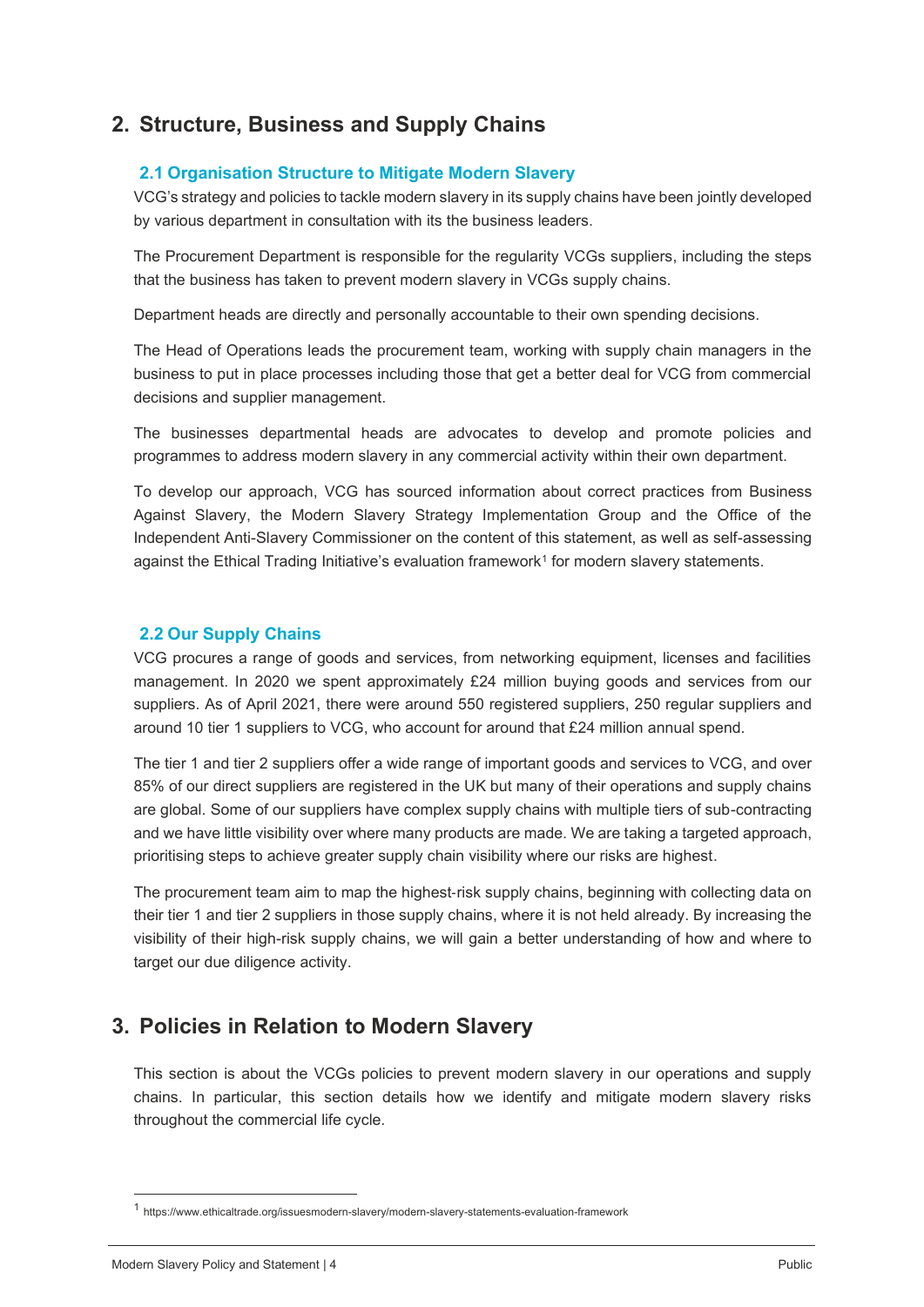#### <span id="page-4-0"></span>**3.1 How We Tackle Modern Slavery**

This statement focuses specifically on what VCG has done to identify, prevent and mitigate risks of modern slavery within our own operations and supply chains.

Our work to tackle modern slavery forms part of the VCGs wider work to continual look at improving its practices including improving its suppliers and service providers. The continual improvement process will look at the business activities and where shortcomings in those activities can be remediated. This is inclusive of suppliers, and their practices and will look to ensure that suppliers that abide by correct ethical standards within its own operations are promoted, whilst those who do not abide by the same standards are removed from our supply chain.

#### <span id="page-4-1"></span>**3.2 How We Buy Goods and Services**

Generally, departments are required to source services and supplies through the Procurement Department, though there are some exceptions. The Procurement Department has responsibility for setting the VCGs procurement policy and commercial standards which define how the business should conduct its commercial activities. These standards are set out in the various management system policies which all colleagues are obligated to abide by.

#### <span id="page-4-2"></span>**3.3 Procurement Policies**

A Supplier Code of Conduct underpins all our commercial relationships and sets out the behaviours that VCG buyers and suppliers can expect of each other, including specific provisions on human rights and employment law.

The UK Government has provided quidance<sup>2</sup> which we use when setting out the action that we must take to identify and mitigate modern slavery risks throughout the commercial life cycle, from defining contract requirements and procuring goods, to managing supplier relationships and remediation where exploitation has been uncovered.

The policy requires all new procurements for suppliers that have tier 1 and tier 2 to be subject to a completion supplier onboarding process and assessment.

Potential suppliers who have failed to meet their legal obligations in the last three years risk being excluded from VCGs procurements, unless they can demonstrate that they have taken measures to remedy the failures and prevent recurrence. VCG when undertaking a compliance audit and may whistle blow companies who have not, or do not take steps to become compliant. Potential suppliers who have been convicted of certain modern slavery offences under the Modern Slavery Act within the last 5 years must be excluded from any procurements, unless they can demonstrate that they have taken measures to remedy the failures and prevent recurrence.

Suppliers are contractually obliged to inform us of any investigation, accusations or found guilty of modern slavery offences. Failure to do so may result in the breach of contract, termination of contract, prohibition from future business and legal repercussion should VCGs reputation be affected.

<sup>2</sup> [https://assets.publishing.service.gov.uk/government/uploads/system/uploads/attachment\\_data/file/655504/6.3920\\_HO\\_M](https://assets.publishing.service.gov.uk/government/uploads/system/uploads/attachment_data/file/655504/6.3920_HO_Modern_Slavery_Awareness_Booklet_web.pdf) [odern\\_Slavery\\_Awareness\\_Booklet\\_web.pdf](https://assets.publishing.service.gov.uk/government/uploads/system/uploads/attachment_data/file/655504/6.3920_HO_Modern_Slavery_Awareness_Booklet_web.pdf)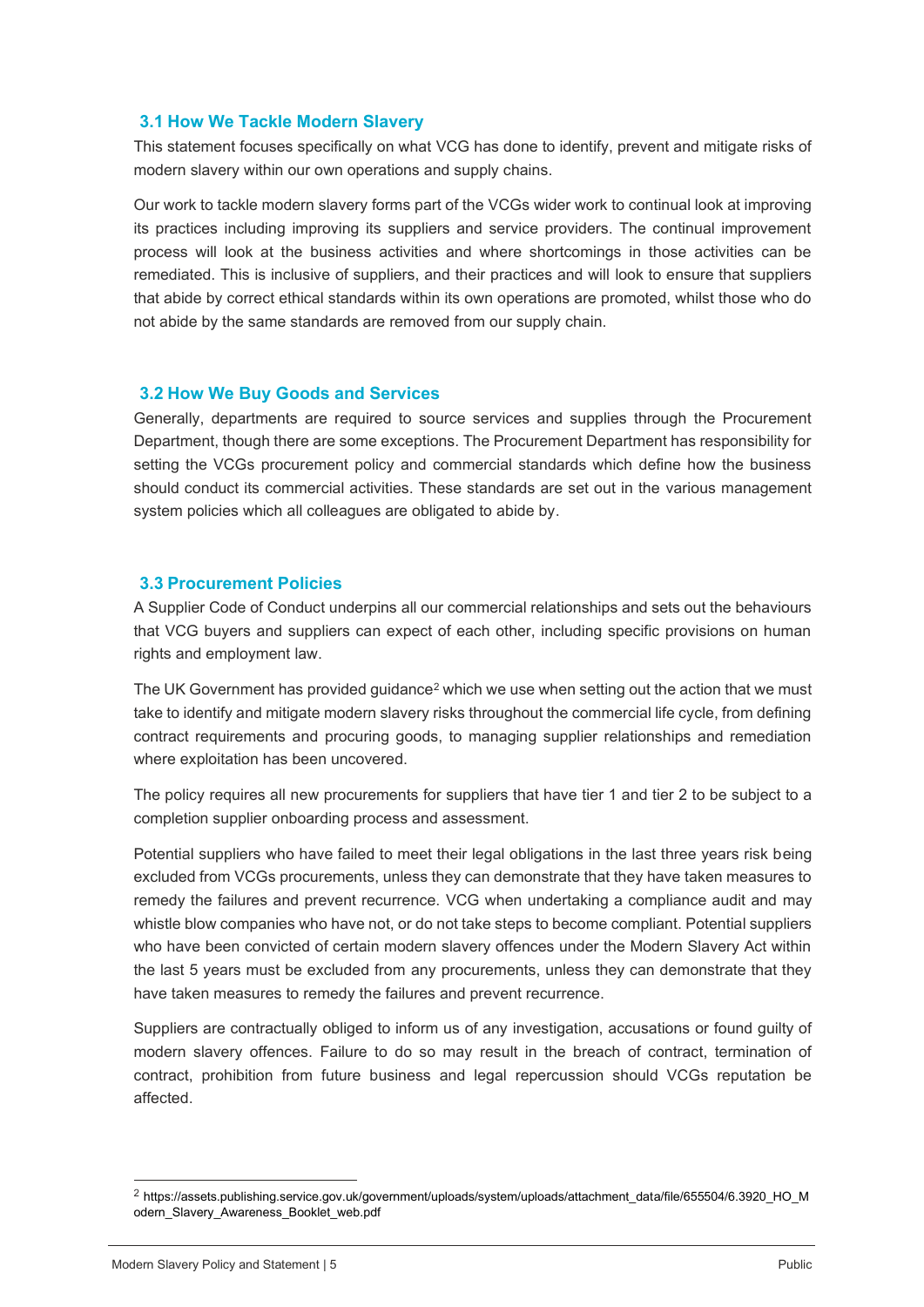# <span id="page-5-0"></span>**4. Assessment and Due Diligence**

This section describes the modern slavery due diligence we have undertaken, and how we are implementing and incentivising responsible business practices to protect workers in our supply chains. This section also details our understanding of the most significant modern slavery risks in VCGs supply chains, and where we want to prioritise action.

## <span id="page-5-1"></span>**4.1 Due Diligence with Our Current Suppliers**

VCG will carry out Due Diligence with its tier 1 and tier 2 suppliers that review a number of items and will include Modern Slavery.

During this due diligence, VCG and its suppliers will check:

- That supply chain contains reputable companies.
- Anyone new in the supply chain has also been assessed.
- Confirm Supplier Code of Conduct is followed.
- The supply chain receives prompt and complete payment.
- The supplier has not been under investigation or convicted of Modern Slavery offences since the last review.

Should a supplier fail to meet the standards when checked, they may be subject to contract review and this will be reported back through the KPI reporting process,

## <span id="page-5-2"></span>**4.2 Responsible Purchasing Practices**

VCG can have a profound impact on the conditions of workers in supply chains through its own purchasing practices. Aggressive pricing, short lead times and late payments are just a few examples of purchasing practices that can unintentionally create modern slavery risks. Where suppliers (and their supply chains) are under pressure to meet buyer requirements, this can lead to exploitative situations, for example a supplier not receiving payment on time may not be able to pay workers their salaries.

We recognise the importance of embedding cross-cutting due diligence measures to prevent exploitation in our supply chains in addition to addressing risk in specific high-risk supply chains. This includes introducing and embedding responsible purchasing and recruitment practices, and prioritising efforts to listen and learn from the direct experiences of workers in our supply chains.

To ensure the VCG does not cause unintentional modern slavery risks, we make certain to pay undisputed invoices within 60 days to direct suppliers.

Should any of our suppliers and potential suppliers wish to raise concerns anonymously about unfair procurement practice, including supply chain issues. They can do so by contacting VCGs internal Compliance Department [\(compliance@vcg.group\)](mailto:compliance@vcg.group) who can investigate and resolve these concerns. The Compliance Department, in an effort to holding itself to account will also conduct regular internal audits on Modern Slavery in the supply chain. The results of cases are disclosed and communicated to the board as and when they occur.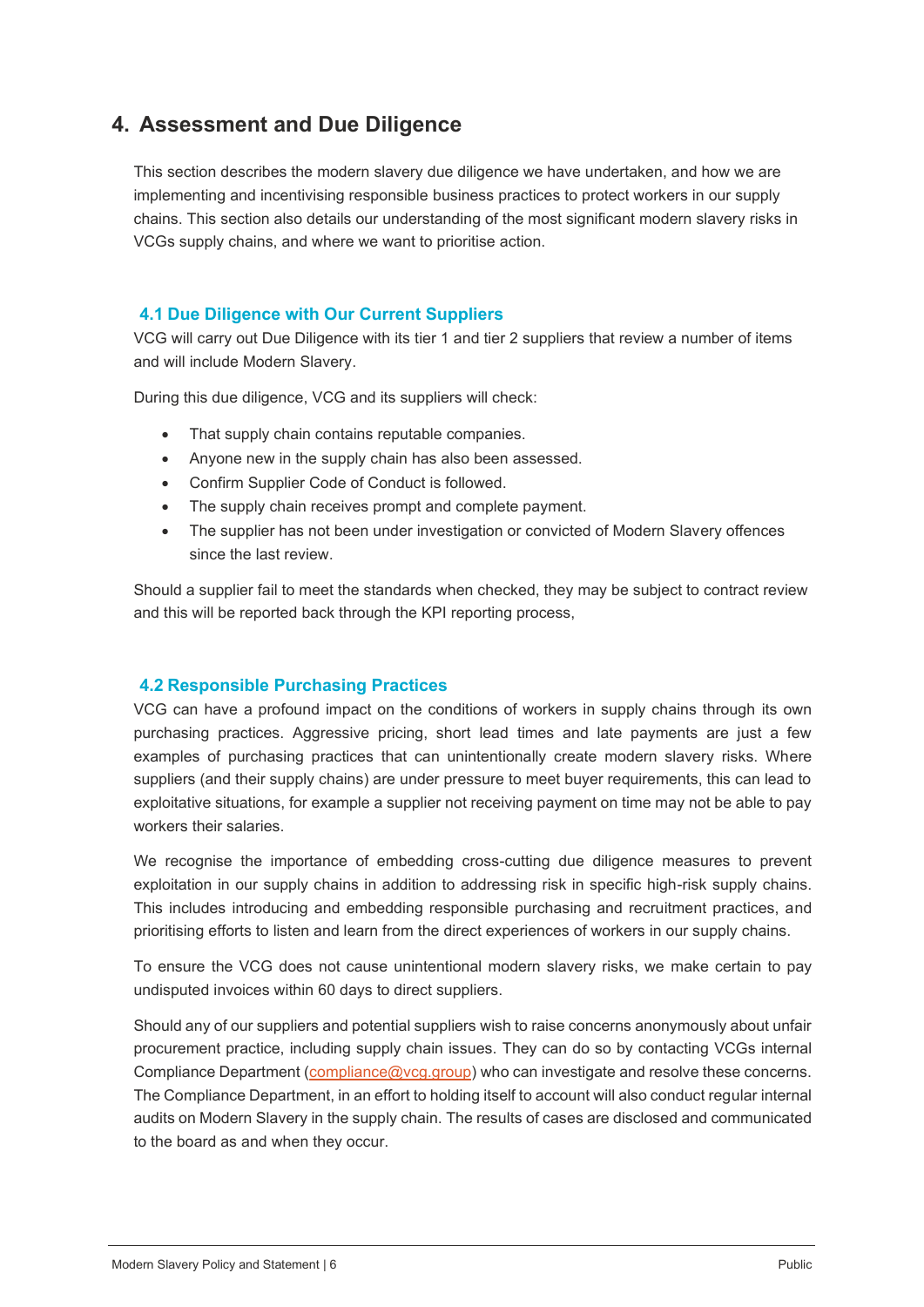#### <span id="page-6-0"></span>**4.3 Understanding the Needs of Workers in Our Supply Chain**

We aim to introduce a worker-centred approach to due diligence, where workers are empowered to report issues and are directly involved in conversations about how to protect their rights. We will work with our suppliers to develop this approach.

We know how important it is for workers to trust the mechanisms in place and be confident that they will receive appropriate safeguarding and remediation. VCGs policy on tackling modern slavery in its supply chains encourages commercial and procurement staff to contact the GLAA or the police if they are concerned about a potential victim, or suspicious about a situation that is potentially exploitative. The policy also includes a blueprint for how VCG should work with suppliers to develop and enforce remedial action plans when issues are uncovered.

#### <span id="page-6-1"></span>**4.4 Responsible Recruitment Practices**

Indirect methods of recruitment can increase opportunities for exploitation, due to the absence of oversight by VCG of the recipient organisation.

Recruiters may charge workers excessive recruitment fees and related costs, creating a form of debt bondage over the workers. VCG therefore does not use recruiters that charge fees to the recruiter and expects the same of its suppliers. VCG encourages it suppliers, to strengthen their recruitment practices and endorse initiatives such as the Employer Pays Principle 3.

## <span id="page-6-2"></span>**5. Training and Awareness**

## <span id="page-6-3"></span>**5.1 Communication**

Training on this policy, and on the risk our business faces from modern slavery in its supply chain will be given during induction and through annual training.

Our zero-tolerance approach to modern slavery must be communicated to all suppliers, contractors and business partners at the outset of our business relationship with them and reinforced as appropriate thereafter.

## <span id="page-6-4"></span>**5.2 Compliance with The Policy**

The prevention, detection, and reporting of modern slavery in any part of our business or supply chain is the responsibility of all those working for us or under our control. Colleagues are required to avoid any activity that might lead to, or suggest, a breach of this policy.

Colleagues must notify their manager or the Procurement Department as soon as possible if they believe or suspect that a conflict with this policy has occurred or may occur in the future.

Colleagues are encouraged to raise concerns about any issue or suspicion of modern slavery in any parts of our business or the supply chains of any supplier tier at the earliest possible stage.

<sup>3</sup> https://humanrights.wbcsd.org/project/six-steps-to-responsible-recruitment-implementing-the-employer-pays-principle/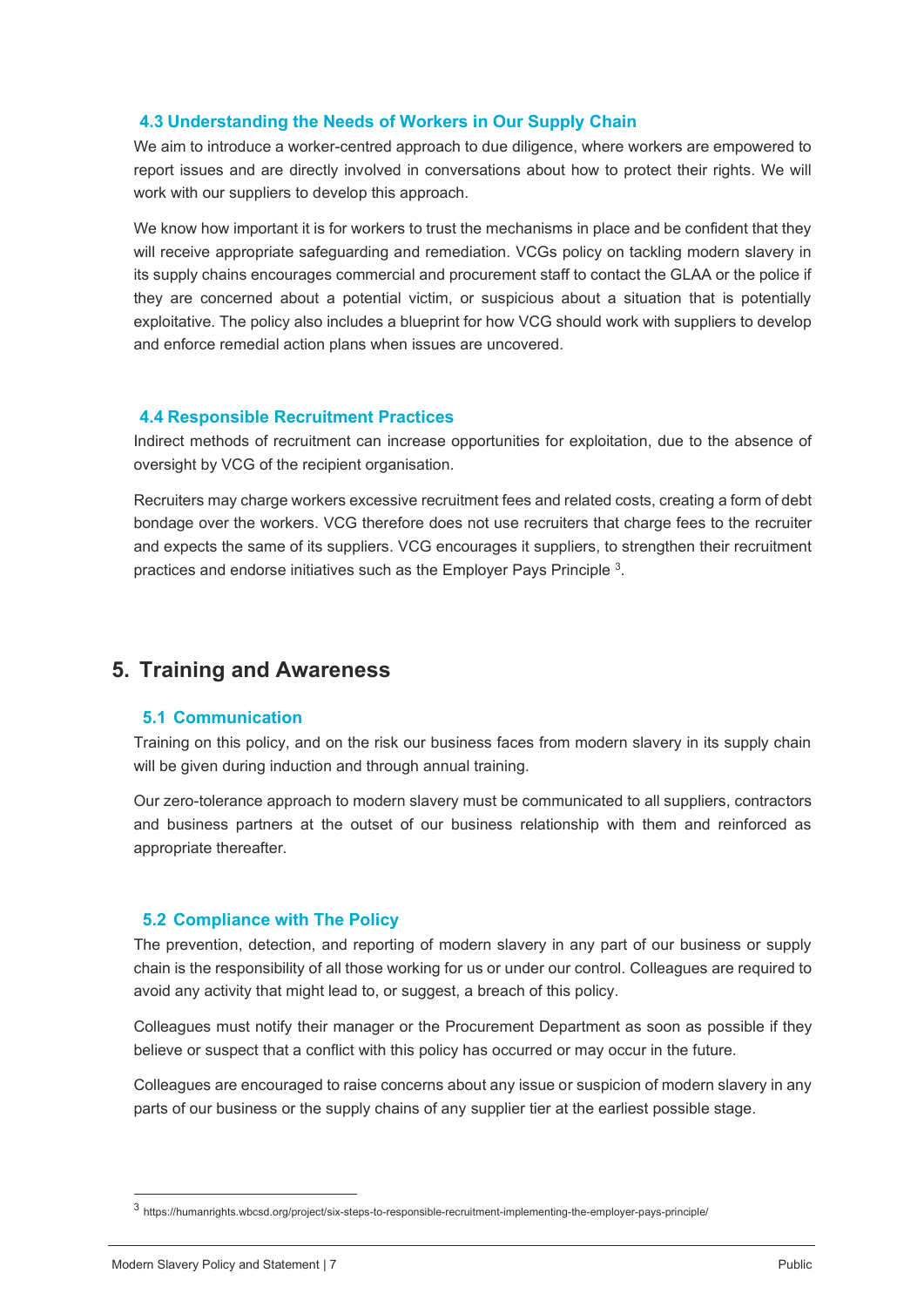If a colleague believes or suspect a breach of this policy has occurred or that it may occur, they must notify your manager or report it in accordance with our Whistleblowing Policy as soon as possible.

If a colleague is unsure about whether a particular act, the treatment of workers more generally, or their working conditions within any tier of our supply chain constitutes any of the various forms of modern slavery, raise it with their manager or the Procurement Department.

We aim to encourage openness and will support anyone who raises genuine concerns in good faith under this policy, even if they turn out to be mistaken. We are committed to ensuring no one suffers any detrimental treatment as a result of reporting in good faith their suspicion that modern slavery of whatever form is or may be taking place in any part of our own business or in any part of our supply chain. If they believe that they have suffered any such treatment, they should inform their manager immediately.

## <span id="page-7-0"></span>**5.3 Breach of Policy**

Any employee who breaches this policy will face disciplinary action, which could result in dismissal for misconduct or gross misconduct.

We may terminate our relationship with other individuals and organisations working on our behalf if they breach this policy.

## <span id="page-7-1"></span>**6. Goals and KPIs**

There a key goals VCG has in place to ensure we are tackling Modern Slavery correctly within the business and its supply chain.

These goals are:

- To ensure that 100% of our employees are exposed to modern slavery awareness training.
- To ensure that 100% of our strategic suppliers have been assessed for Modern Slavery risk.
- Ensure that all the procurement team have specific training in engaging with suppliers and addressing modern slavery as part of the on board of new suppliers.
- Ensuring all our suppliers have any undisputed invoice paid within 60 days.

The business will monitor and report against Key Performance Indicators that will indicate whether there are issues with modern slavery in the supply change. This includes:

- The number of reported instances of modern slavery in our business operations and its supply chain.
- Number of pieces of intelligence shared with law enforcement and Gangmasters Labour Abuse Authority (GLAA) and the number of instances of modern slavery identified as a result of intelligence shared with law enforcement, Gangmasters Labour Abuse Authority, Hope for Justice
- The Modern Slavery standards being met for our tier 1 and tier 2 suppliers.

All KPIs and goals are reported to the board through the Business Objectives.